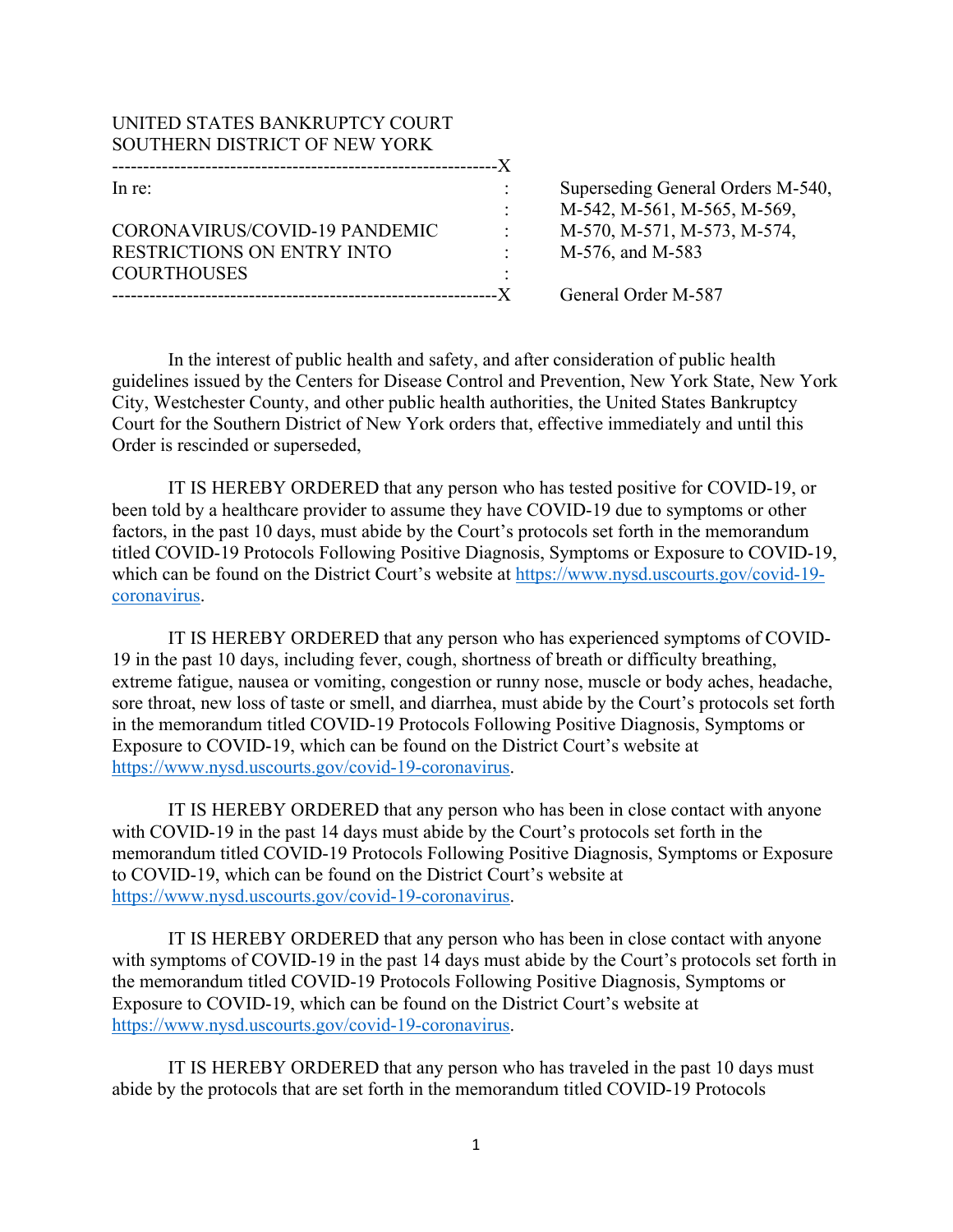Following Travel, which can be found on the District Court's website at https://www.nysd.uscourts.gov/covid-19-coronavirus.

 IT IS HEREBY ORDERED that the following persons may not enter any courthouse in the Southern District of New York, unless they have been diagnosed with COVID-19 in the past 90 days:

- Unvaccinated persons who have been on a cruise ship or river voyage in the past 10 days.
- Unvaccinated persons who have attended an indoor gathering of more than 50 people at a private residence in the past 14 days including but not limited to parties, celebrations or other social events.
- Unvaccinated persons who have been released from a federal, state or local jail, prison or other correctional institution within the last 14 days.
- Persons who do not meet the criteria for entry as determined by the SDNY COVID-19 entry questionnaire, which can be accessed at https://www.nysd.uscourts.gov/covid-19 coronavirus.

\*Fully vaccinated is defined as being 2 or more weeks after the final dose (*e.g.*, first for Janssen/Johnson & Johnson, second for Pfizer and Moderna) of a vaccine approved by the FDA or authorized by the FDA for emergency use. Vaccines that are not authorized by the FDA for emergency use or approved by the FDA do not satisfy this definition.

## **Anyone attempting to enter in violation of these protocols will be denied entry by a Court Security Officer.**

Anyone who has business in one of the courthouses but who cannot enter because of this Order should do the following:

- Persons who are represented by an attorney should contact their attorney;
- Attorneys or pro se litigants who are scheduled to appear in court before a Judge should contact that Judge's chambers directly; $\frac{1}{1}$
- Employees reporting to work at the courthouse should contact their supervisor; and
- Persons having any other business with the Court should contact the Clerk's office at (212) 284-4040.

<sup>1</sup> It should be noted that, pursuant to General Order M-543, the majority of hearings during the pandemic are being conducted remotely.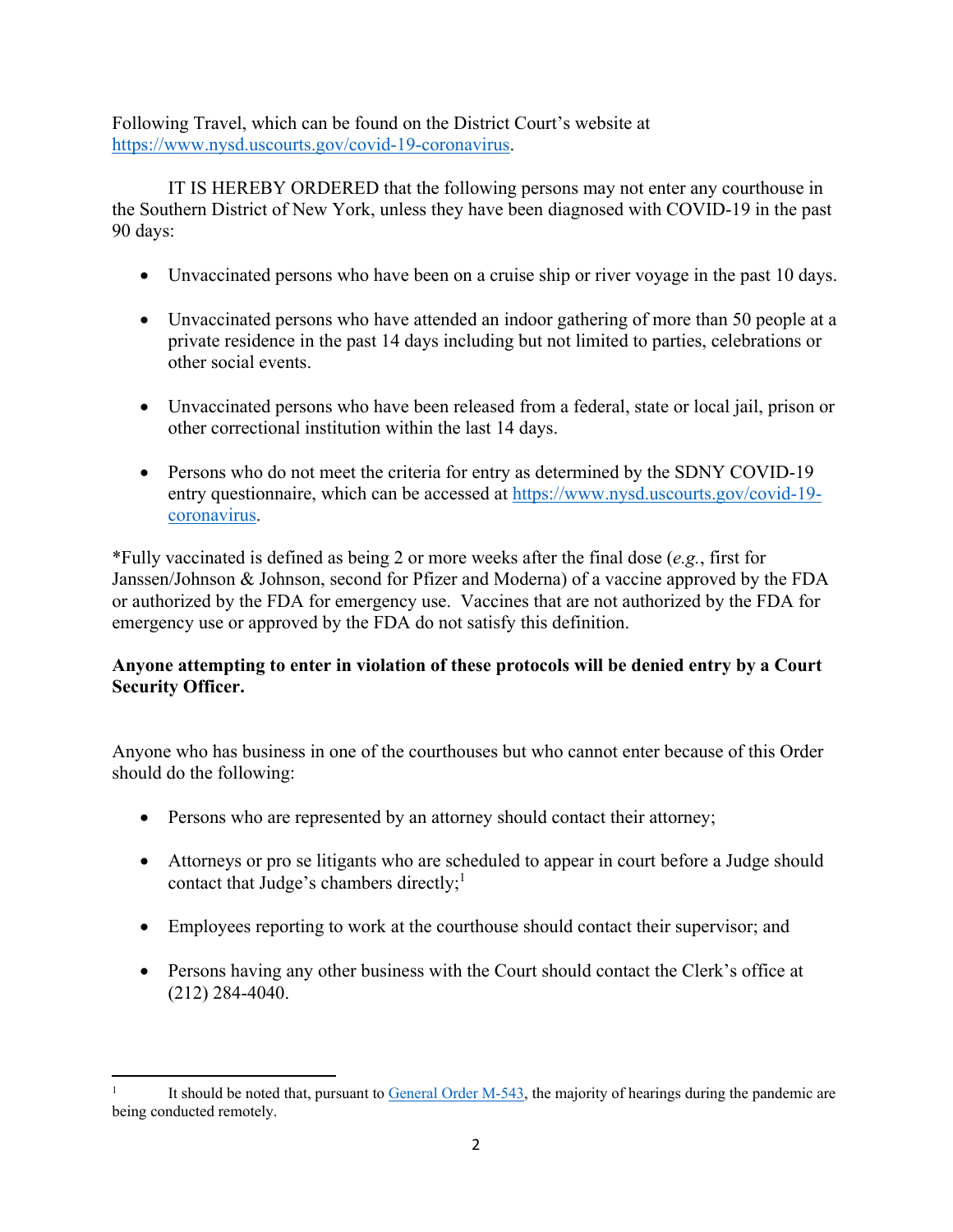IT IS FURTHER ORDERED that every visitor who comes to one of the courthouses for any reason must pass through the following entry screening process:

- Answer screening questions about COVID-19 vaccination status, COVID-19 symptoms and potential exposure. A person whose answers indicate that they are at increased risk of being contagious with COVID-19 will not be permitted to enter the courthouse.
- Wear an N95, KN95 or KF94 mask that covers the person's nose and mouth. Bandanas, gaiters, masks with valves, surgical masks and cloth masks are not permitted. If a person does not have an approved mask, a screener will provide one.
- Apply hand sanitizer, which will be available at all courthouse entrances.

 IT IS FURTHER ORDERED that while in the courthouse, all persons must comply with the following rules:

- **Face Coverings:** For masking rules specific to participants in courtroom proceedings, please see the document titled COVID Courtroom Protocols on the District Court's website. In all other public areas of the courthouse (including courtroom galleries, hallways, public counters, and elevators) all persons must wear an N95, KN95 or KF94 mask that covers their nose and mouth. Individuals are not required to wear a mask if they are in a closed space not generally accessible by members of the public (*e.g.*, judicial chambers, robing rooms, conference rooms, gym), and they either (i) work in the courthouse; or (ii) have been given permission to remove their mask by a judicial officer or the Clerk of Court. These rules apply unless a specific exception has been requested and approved by the Clerk of Court prior to an individual's entry to the courthouse.
- **Social Distancing:** Individuals are generally not required to maintain any specific distance from others around them.
- **Instructional Signage:** You must abide by all health and hygiene signage throughout the courthouses, including signage regarding masks, social distancing, occupancy restrictions, and hand washing.
- **Judge's Discretion for In-Person Court Proceedings:** Notwithstanding the above, the judge retains discretion to impose greater restrictions on a case-by-case basis in any inperson court proceeding. Any participant who cannot participate in person at the proceeding as a result of the imposition of such restriction may participate via remote means.

Anyone who fails or refuses to abide by these rules will be required to leave the courthouse immediately.

This Order supersedes and replaces prior General Orders M-540, M-542, M-561, M-565, M-569, M-570, M-571, M-573, M-574, M-576, and M-583 and will remain in place until further notice.